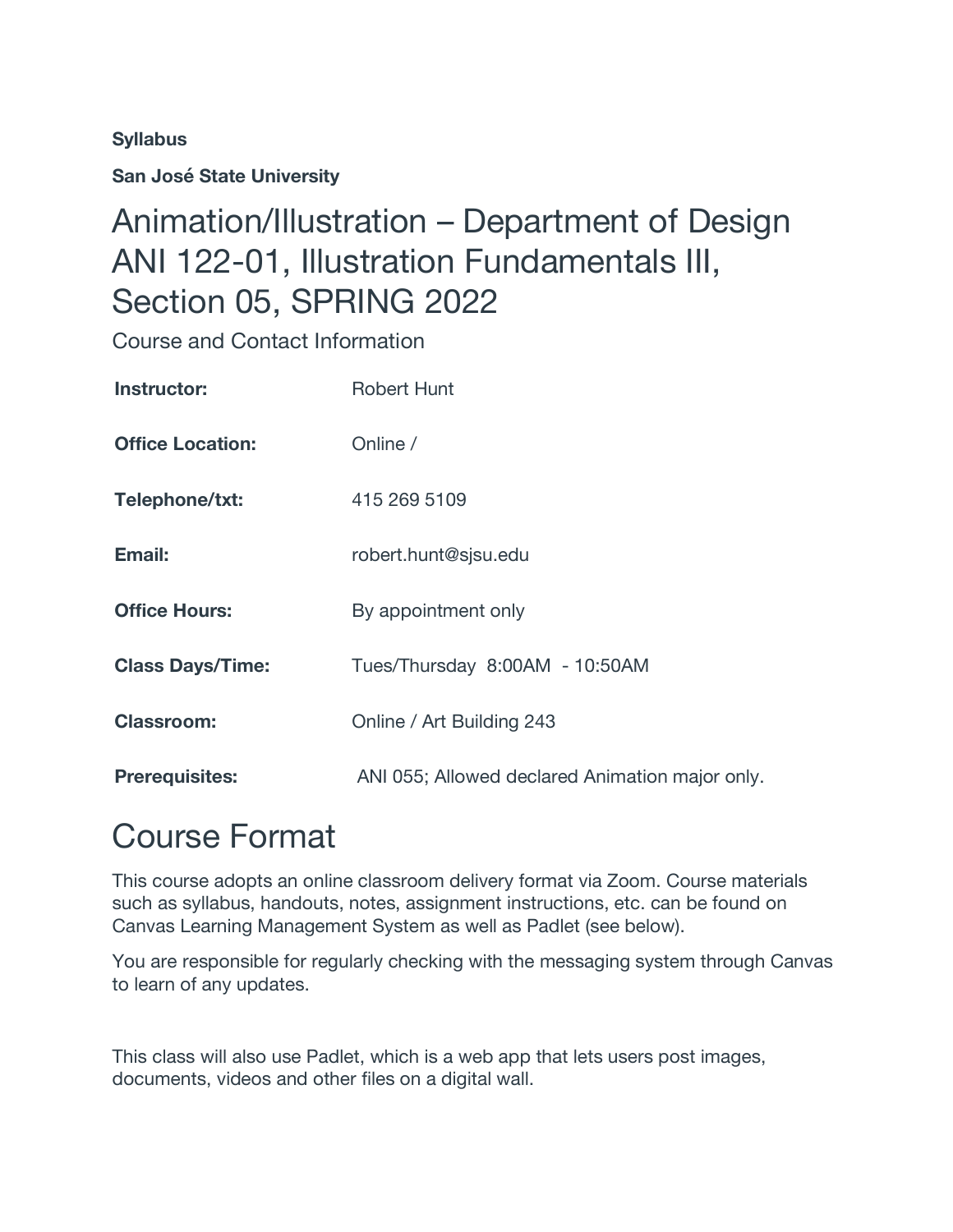#### **Padlet link:** https://padlet.com/rhunt40/78uqz5a24qeh1sqk passcode: Vincent

#### **Class Zoom meetings Link : Join URL: https://sjsu.zoom.us/j/85732965695?pwd=Zy9URUMxK3h1SDQzellwUlluSUZ JQT09 Passcode 708029**

#### **Course Description**

This class includes completion of complex digital and hybrid paintings incorporating knowledge of drawing principles, construction, composition, value and technique. Prerequisite: ANI 055; Allowed declared Animation major only. Misc/Lab: Activity 6 hours.

# Course Goals

Students in ANI 122 will build upon the fundamental skills of drawing and painting introduced in previous courses, making a transition to hybrid and digital media. Some assignments may be done using analog (traditional) media, some in Adobe Photoshop, and some may incorporate a combination of both traditional and digital media. Class time will be used for practicing painting exercises, assigning projects, working on projects, one-on-one discussion with the teacher on the progress and direction of your projects, and class critiques.

Students should expect and plan their schedules to accommodate significant "homework" periods after each class session. Students are expected to bring and maintain prepared materials and be ready to work at the beginning of—and throughout—each class session. Failure to do so will affect one's grade. It is always the student's responsibility to be prepared for class even if absent from the previous class.

For more detailed information about classroom activities, please refer to the handouts distributed for each project. (Available on Canvas.)

# Course Learning Outcomes (CLO)

Upon successful completion of this course, students will be able to:

- 1. Students will develop better observational and interpretation skills
- 2. Students will make a transition from analog to digital media, and aquire skills needed for subsequent classes in the curriculum. Students will gain fluency in photoshop painting techniques.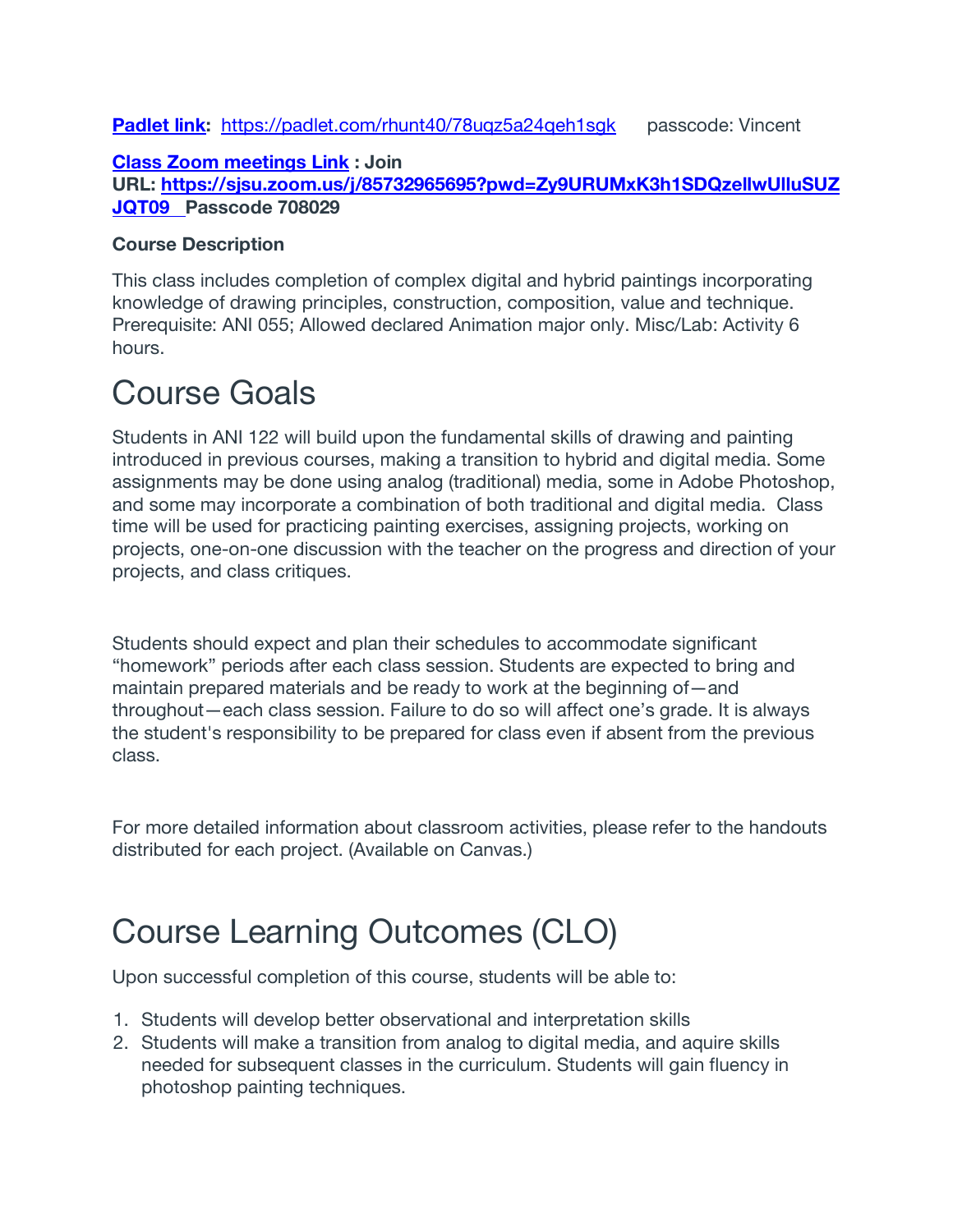- 3. Students will learn to apply fundamental theories and knowledges of traditional art to digital medium
- 4. Students will learn about and achieve greater "authenticity" in their work
- 5. Students will learn to streamline production flow and juggle the stresses of rapid project deadlines
- 6. Students will have a greater understanding of visual communication and storytelling
- 7. Students will be able to complete mature, professional level illustrations.

# Required Texts/Readings

### **Textbook**

There is no required text for this course, however students are expected to consult various books, websites and blogs as needed to supplement their education.

### some recommended Readings:

 *The Visual Story: Creating the Visual Structure of Film, TV, and Digital Media* by Bruce Block

*How to Render, Scott Robertson, ISBN 978-193349283-4*

*Color and Light: A Guide for the Realist Painter*, by James Gurney

*Imaginative Realism: How to Paint What Doesn't Exist*, by James Gurney

*Framed Ink: Drawing and Composition for Visual Storytellers*, by Marcos Mateu-**Mestre** 

*Alla Prima: Everything I know about Painting* by Richard Schmid

*The Art Spirit* by Robert Henri

### Other Equipment / Material Requirements

- Drawing materials: large (8.5x11 –or preferably larger ) sketchbook or drawing paper, Pencils (6b, Hb) kneaded eraser.
- Analog (Traditional) art supplies as used in previous classes, IE Gouache , watercolor etc. We will periodically use these to create elements to incorporate into the digital workflow.
- A laptop or desktop computer with adequate RAM and storage to easily handle large files in Photoshop. Should have webcam for zoom meetings.
- Drawing tablet (Wacom, Cintiq, or other)
- Adobe Photoshop (free license available to SJSU students)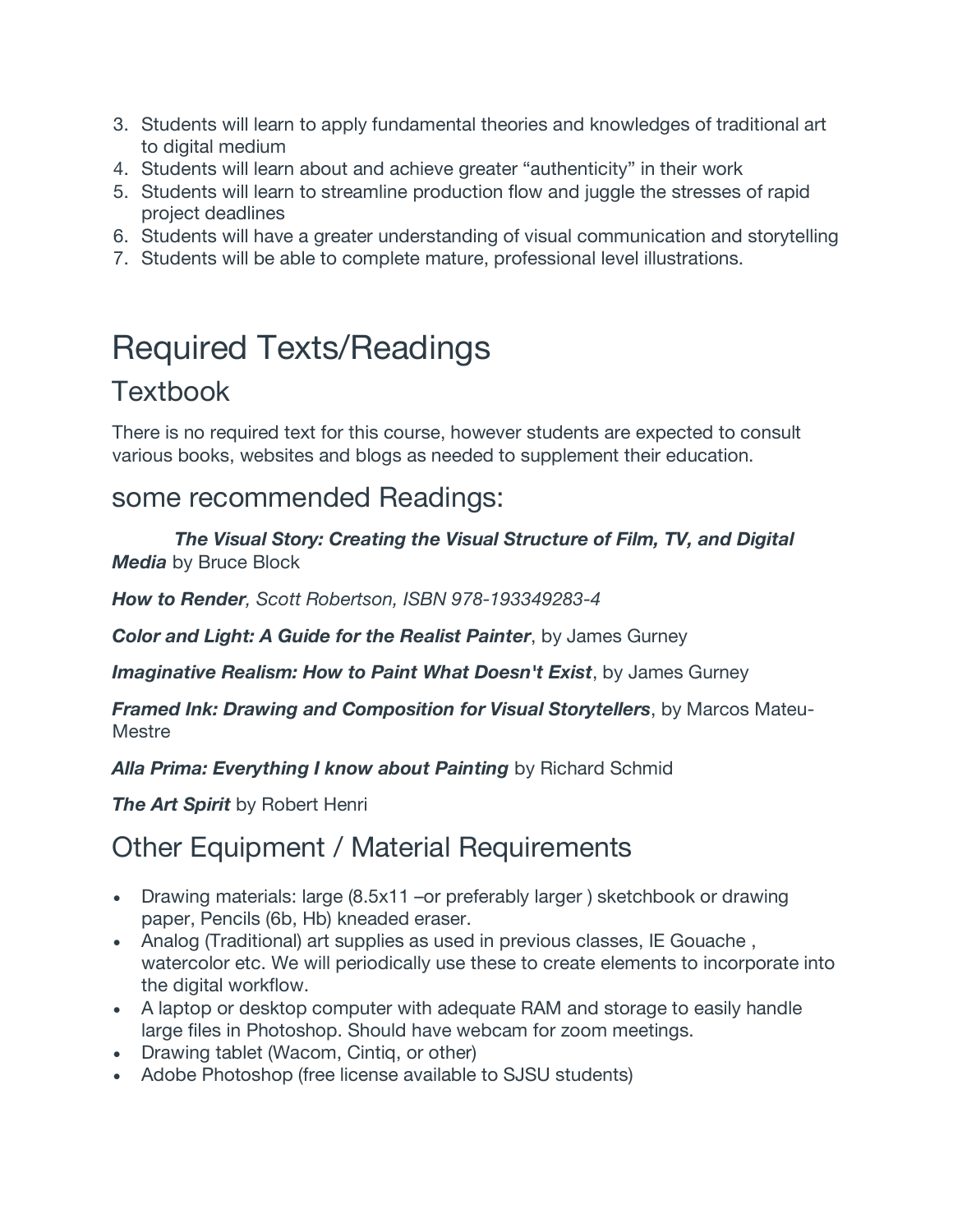• A digital camera, preferably either a Digital SLR or access to one for shooting reference and artwork. Phone camera is an acceptable alternative.

## Course Requirements and Assignments (subject to change)

- 1. Studies: Students will complete a number of painting assignments and studies applicable to the illustration projects.
- 1. B) Illustration Projects: Students will complete two complex illustration projects, learning the process of conceptualization, iterations, and completion of an illustration within a proscribed deadline.

### Final Examination or Evaluation (subject to change)

A final critique will be held on the final exam day at the time and date indicated by the university final exam schedule. Please consult the sjsu.com website to reserve those times in your calendar immediately.

# Grading Information

Students will be held accountable for meeting all deadlines. Directions given in class and for assignments must be followed accurately. Late work will not be accepted unless the instructor has given prior approval. Students are responsible for completing all work assigned during any absences, and absent students must arrange for their work to be turned in on due date.

Class participation will be assessed and includes active engagement in critiques, peer mentoring, and proactive learning behavior.

Obviously, the quality of the work, both conceptually and its final execution, is a primary component of the grade; but as mentioned above, the student's grade is also determined by their professional attitude, their conduct, their work ethic, and their ability to meet their deadlines and the educational challenges posed by the assignments. Above all, students are graded on the maturity they demonstrate while they pursue, question, attempt, evaluate, struggle, succeed and/or fail at their assignments.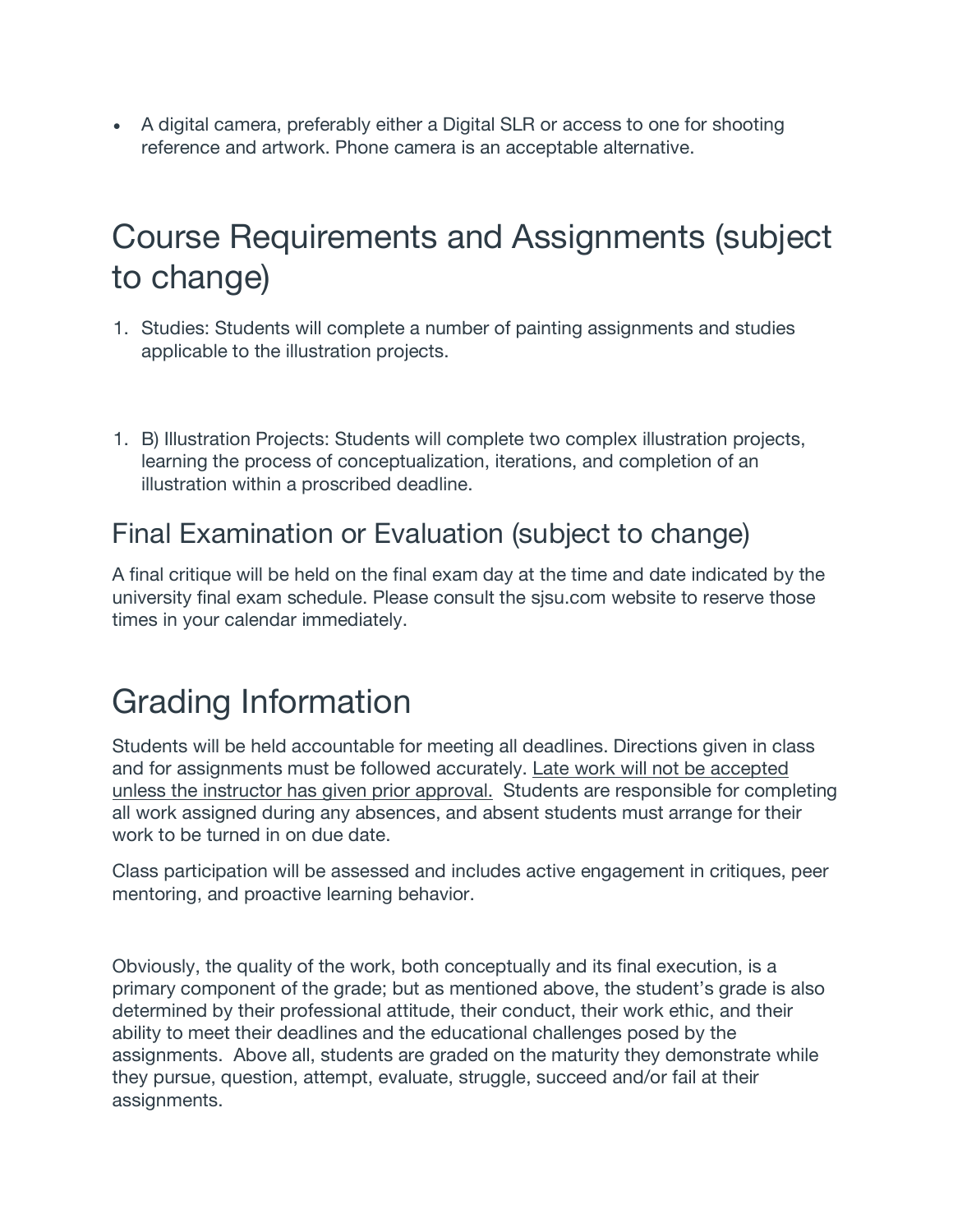Note that "All students have the right, within a reasonable time, to know their academic scores, to review their grade-dependent work, and to be provided with explanations for the determination of their course grades." See University Policy F13-1 at http://www.sjsu.edu/senate/docs/F13-1.pdf for more details.

Grades may be reviewed privately at any time by arranging a meeting with the instructor. If you want to know how you are doing—ask.

Students should expect that some assignments may require further work on their part beyond the original deadline for the project. Failure to incorporate such changes into their work may result in the work being considered "unfinished" in regard to grading. Again, if you are unclear on any of this at any point- ask.

"Incomplete" grades are only given rarely, and only in the event of compelling personal or family emergencies and/or crises. If you do receive an incomplete you will have to complete the work on your own and have one year to submit all final materials for consideration or your grade will revert to an F.

### Determination of Grades

- Studies : **40%**
- Illustration Projects: **40%**
- Final Presentation: **10%**
- Participation: **10%**

A grade indicates excellent work.

- B grades indicate above average work.
- C grades indicate average work.
- D grades indicate below average work.
- F grades are failing.

## Classroom Protocol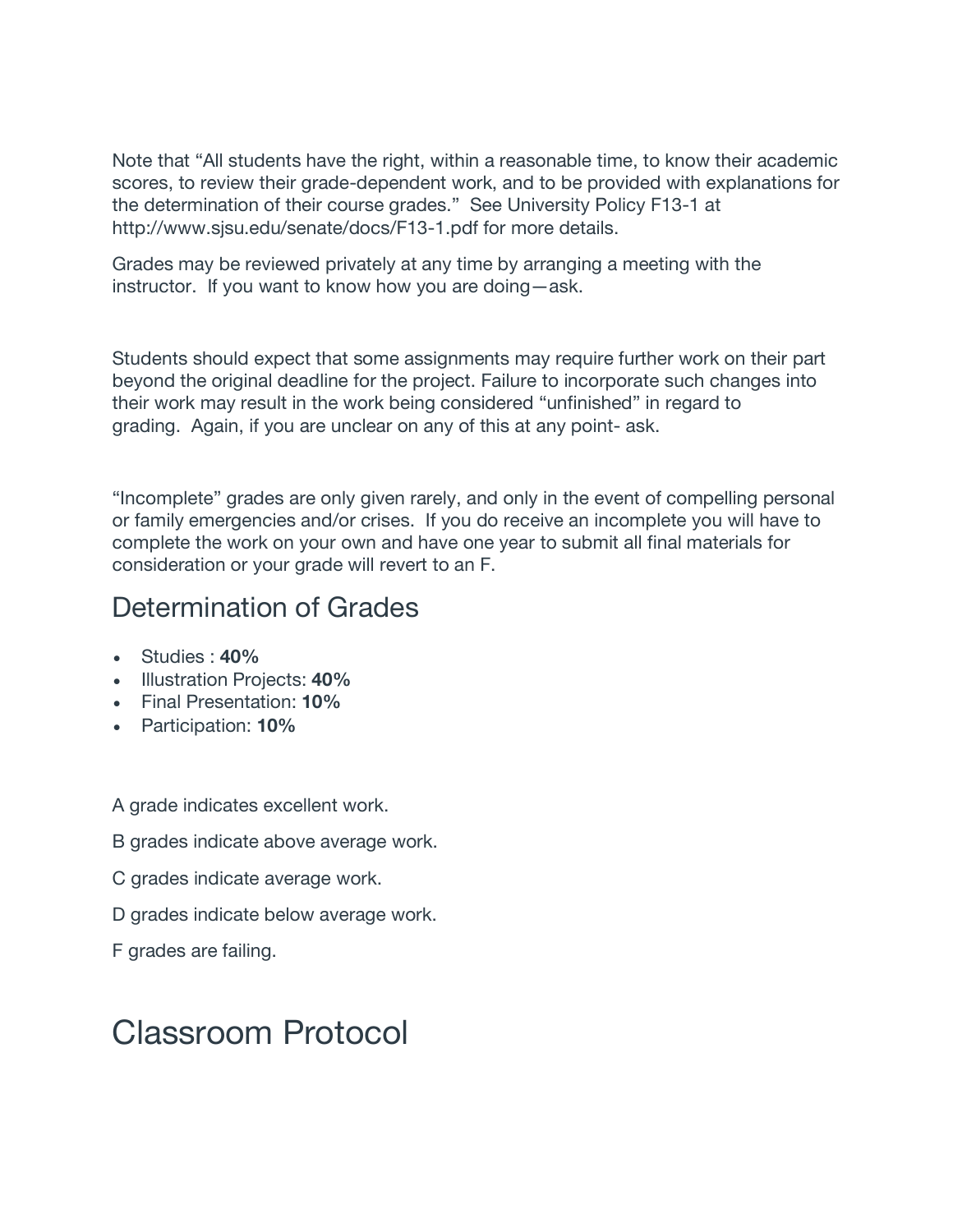All Animation/Illustration students are expected to conduct themselves in a professional manner at all times. See the bulleted list below for general program policies and expectations.

Whether in class or working after hours, students must respect the facilities and fellow students and are expected to present themselves and their work in a clean professional manner. Students will be held accountable for both classroom participation and contributing to the creation of a positive atmosphere for education.

Classes and events are to be treated as business appointments and students are expected to be in attendance, fully prepared, and on time. Fully prepared means having all necessary materials needed to work on class projects, having prepared according to instructions, and having made significant progress on assignments from the previous class. Failure to accomplish any of the above will significantly lower your grade.

The occasional absence is unremarkable, but if an absence is unavoidable, students are expected to notify the instructor immediately, and contact their peers to both turn in work on the due date and stay current with class assignments they may have missed.

Cell phones should be silent and should not be utilized during class unless otherwise directed. Students should refrain from eating food others can smell. At the end of classes, students are expected to leave the classroom cleaner than they found it, push in chairs, etc. During breaks and immediately before and after class, students should be conscious of the overall noise level in the room and try to minimize it in order to allow for the private instructor/student conversations that often occur.

Finally, students should maintain an awareness of the safety of their surroundings, belongings, and classmates. In particular, when working in the building and entering or leaving after hours, students should accompany one another in the interest of safety or call the University Police for an escort. Report any suspicious persons or behavior to the University police at 408-924-2222 or by picking up a blue emergency phone.

### Animation/Illustration Program Policies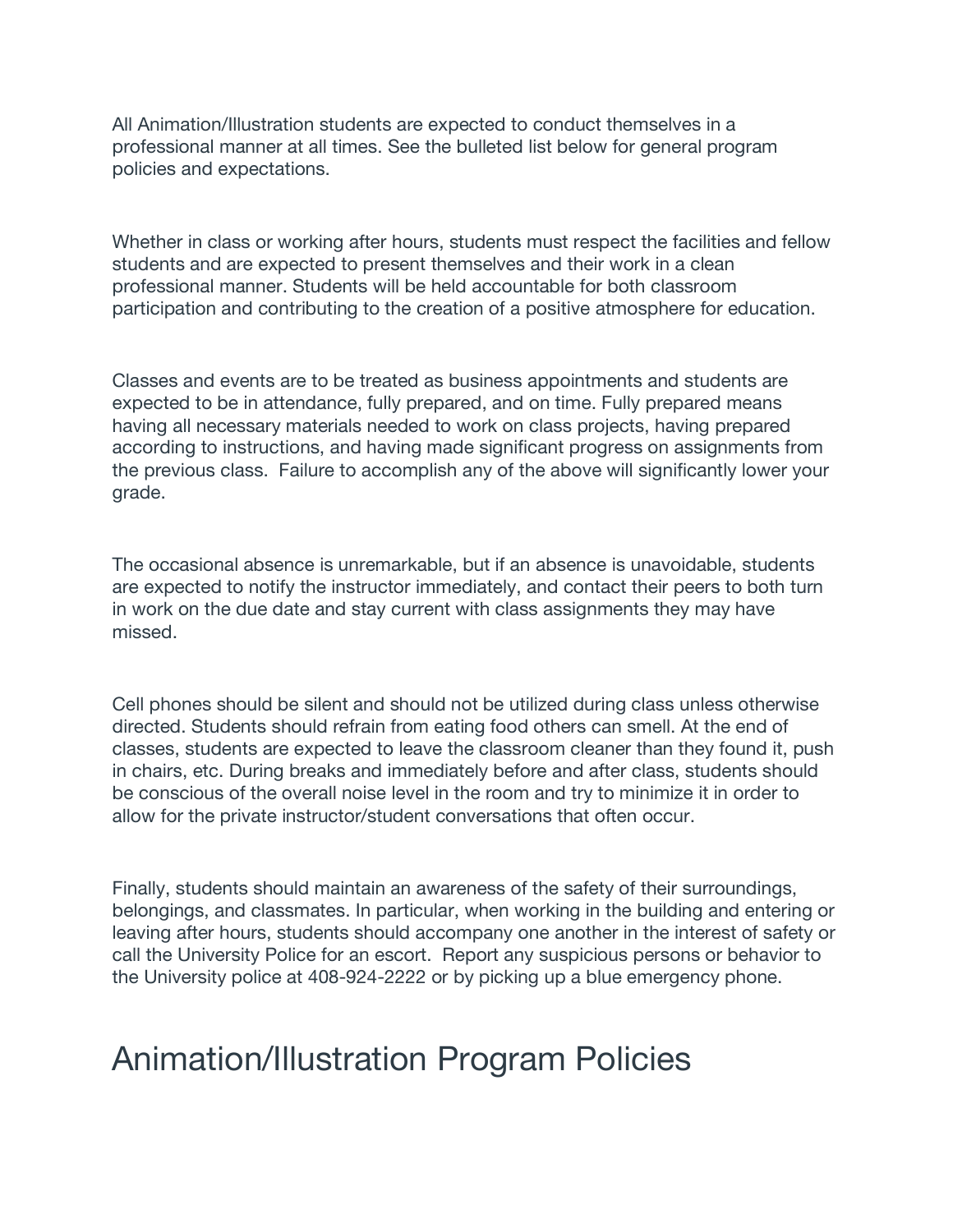- Students must arrive to class on time with materials ready to work.
- Cell phones must be silenced.
- Private conversations during lectures and class discussions are not permitted.
- No checking email or using laptops for activities unrelated to the class.
- No playing personal audio through speakers, use headphones only.
- Do not prop open any doors.
- Do not leave valuable items unattended.
- Do not leave the classroom without cleaning your area.
- Be courteous to others, keep private conversations quiet.
- Aromatic foods are not allowed in any of the classrooms or labs.
- Please be attentive to your personal hygiene.

## Computer Labs: Violation of rules will result in loss of lab access for the whole semester

- No food or beverages by the workstations.
- Do not change the connections on the equipment.
- Do not move any equipment in the lab.
- No traditional painting.

# University Policies

Per University Policy S16-9 *(http://www.sjsu.edu/senate/docs/S16-9.pdf)*, relevant information to all courses, such as academic integrity, accommodations, dropping and adding, consent for recording of class, etc. is available on Office of Graduate and Undergraduate Programs' Syllabus Information web page at http://www.sjsu.edu/gup/syllabusinfo/

## Academic Integrity policy (Academic Senate Policy F15-7)

"The University's Academic Integrity policy, located

athttp://www.sjsu.edu/senate/docs/S07-2.pdf, requires you to be honest in all your academic course work. Faculty members are required to report all infractions to the Office of Student Conduct and Ethical Development. The Student Conduct and Ethical Development website is available at https://www.sjsu.edu/studentconduct/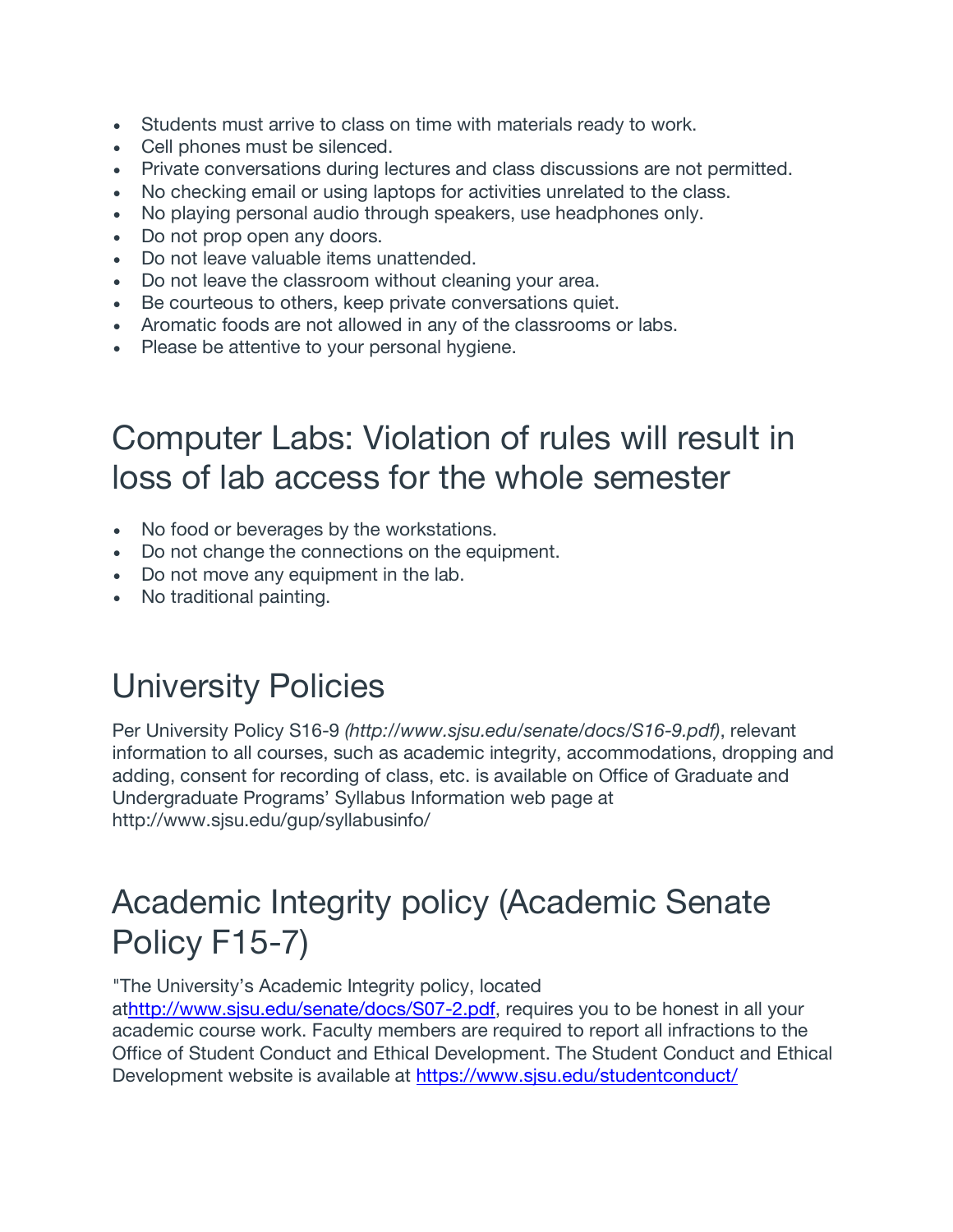Instances of academic dishonesty will not be tolerated by the Animation/Illustration program. Cheating on exams, plagiarism, presenting the work of another as your own, or the use of another person's ideas without giving proper credit will result in AUTOMATIC EXPULSION FROM AND FAILURE OF THE COURSE, with possible expulsion from the Animation/Illustration Major. A second offense will result in IMMEDIATE EXPULSION from the Animation/Illustration Major.

This includes but is not limited to copying someone else's imagery, altering someone else's imagery, altering a pre-existing 3D model, tracing or copying animation, and submitting someone else's notes for a grade.

#### **ANI22 Sec 04, Illustration Fundamentals III, SPRING2021**

#### Course Schedule **(Subject to change)**

| <b>Week</b> | <b>Date</b> | <b>Topics, Readings, Assignments, Deadlines</b> |
|-------------|-------------|-------------------------------------------------|
| 1           | 1/27/2022   | First Day Instructions, Course Overview         |
| 2           | 2/1/2022    | Study #01                                       |
|             | 2/3/2022    | Study #01                                       |
| 3           | 2/8/2022    | Study #02                                       |
|             | 2/10/2022   | Study #02                                       |
| 4           | 2/15/2022   | Study #03                                       |
|             | 2/17/2022   | Study #03                                       |
| 5           | 2/22/2022   | Study #04                                       |
|             | 2/24/2022   | Study #04                                       |
| 6           | 3/1/2022    | Study #05                                       |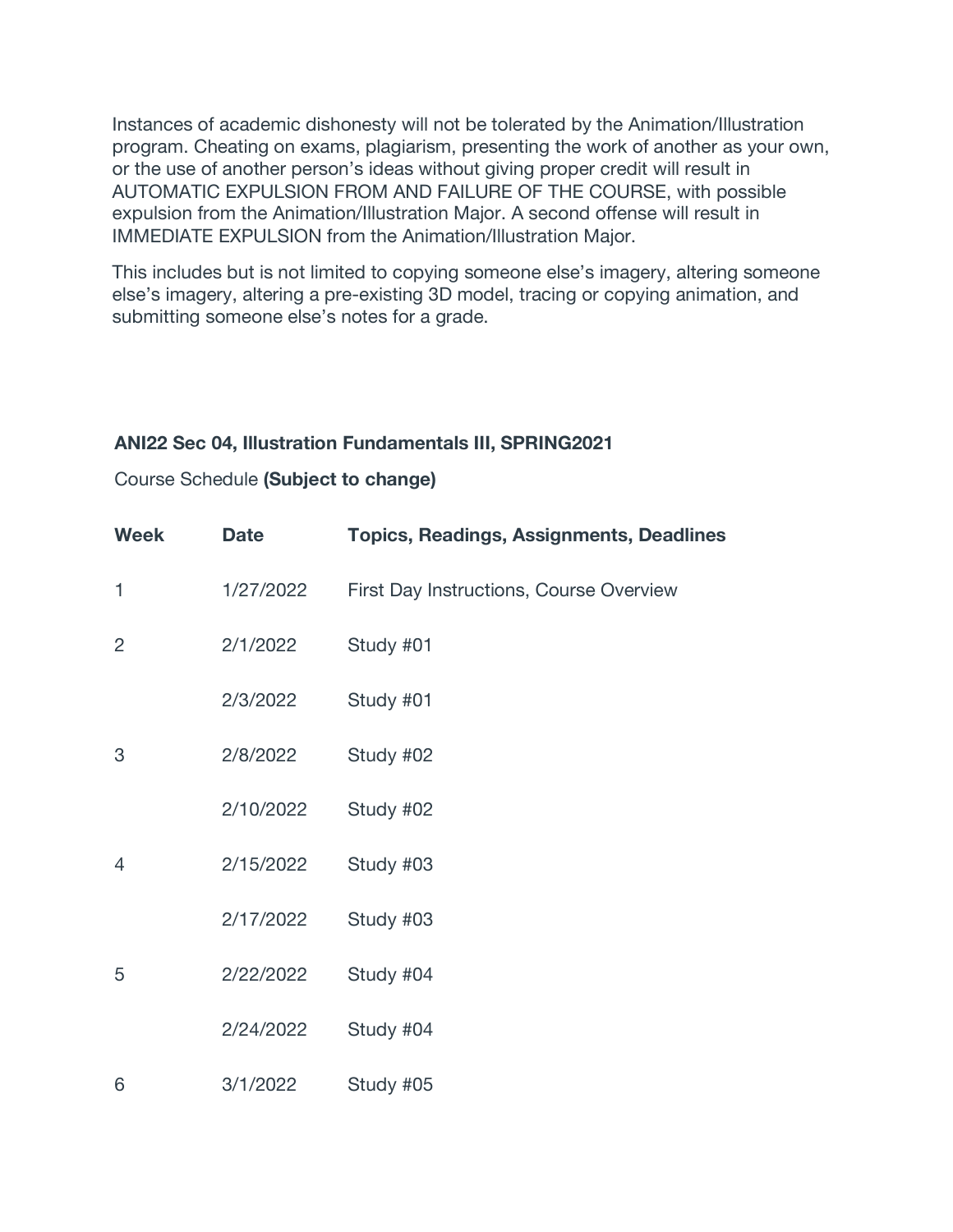|    | 3/3/2022  | Study #05            |
|----|-----------|----------------------|
| 7  | 3/8/2022  | Study #06 - Part 1   |
|    | 3/10/2022 | Study #06 - Part 1   |
| 8  | 3/15/2022 | Study #06 - Part 2   |
|    | 3/17/2022 | Study #06 - Part 2   |
| 9  | 3/22/2022 | Study #06 - Part 2   |
|    | 3/24/2022 | Study #06 - Part 2   |
| 10 | 3/28/2022 | <b>Spring Recess</b> |
|    | 3/30/2022 | <b>Spring Recess</b> |
| 11 | 4/5/2022  | Project #01          |
|    | 4/7/2022  | Project #01          |
| 12 | 4/12/2022 | Project #01          |
|    | 4/14/2022 | Project #01          |
| 13 | 4/19/2022 | Project #01          |
|    | 4/21/2022 | Project #02          |
| 14 | 4/26/2022 | Project #02          |
|    | 4/28/2022 | Project #02          |
| 15 | 5/3/2022  | Project #02          |